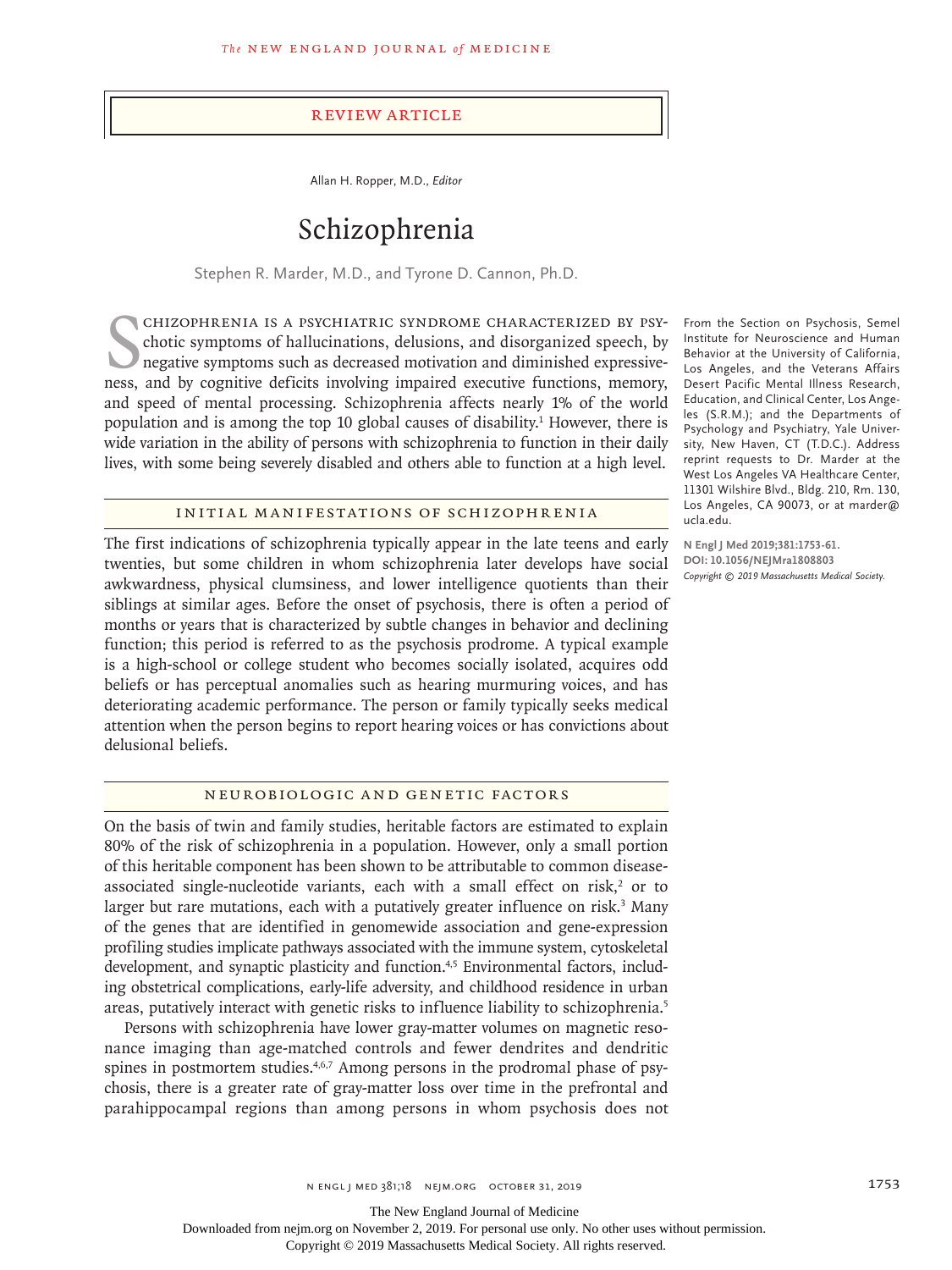develop. The rate of gray-matter loss has been associated with elevated levels of immunologic markers, such as tumor necrosis factor  $\alpha$ , that participate in activation of brain microglia, which suggests that cytokine-mediated activation of microglia may play a role in the disorder.<sup>8</sup> This is supported by evidence that a mouse model of a human variant of the gene encoding complement C4, which is overrepresented in schizophrenia, causes increased synaptic pruning in mice.<sup>9</sup> These structural features are hypothesized to contribute to altered physiological activity and functional connectivity among the prefrontal cortex, temporal cortex, thalamus, hippocampus, and cerebellum.10

A currently prominent neurochemical model of schizophrenia came from the serendipitous observation that drugs that block dopamine receptors, particularly the D2 receptor, have antipsychotic properties.11 It has been assumed that

# **Criteria for Schizophrenia from the** *Diagnostic and Statistical Manual of Mental Disorders,* **Fifth Edition (DSM-5).**

The specific DSM-5 criteria for schizophrenia are as follows:

- The presence of at least two of the following five items, each present for a clinically significant portion of time during a 1-month period (or less if successfully treated), with at least one of them being items 1, 2, or 3: delusions, hallucinations, disorganized speech, grossly disorganized or catatonic behavior, and negative symptoms (e.g., decreased motivation and diminished expressiveness).
- For a clinically significant portion of the time since the onset of the disturbance, the level of functioning in one or more major areas (e.g., work, interpersonal relations, or self-care) is markedly below the level achieved before onset; when the onset is in childhood or adolescence, the expected level of interpersonal, academic, or occupational functioning is not achieved.
- Continuous signs of the disturbance persist for a period of at least 6 months, which must include at least 1 month of symptoms (or less if successfully treated); prodromal symptoms often precede the active phase, and residual symptoms may follow it, characterized by mild or subthreshold forms of hallucinations or delusions.
- Schizoaffective disorder and depressive or bipolar disorder with psychotic features have been ruled out because either no major depressive, manic, or mixed episodes have occurred concurrently with the active-phase symptoms or any mood episodes that have occurred during active-phase symptoms have been present for a minority of the total duration of the active and residual periods of the illness.
- The disturbance is not attributable to the physiological effects of a substance (e.g., a drug of abuse or a medication) or another medical condition.
- If there is a history of autism spectrum disorder or a communication disorder of childhood onset, the additional diagnosis of schizophrenia is made only if prominent delusions or hallucinations, in addition to the other required symptoms or schizophrenia, are also present for at least 1 month (or less if successfully treated).
- In addition to the symptom domain areas identified in the first diagnostic criterion, assessment of cognition, depression, and mania symptom domains is vital for distinguishing between schizophrenia and other psychotic disorders.

the efficacy of these drugs is due to D2 antagonism and that increased dopamine activity is in some manner involved in the pathophysiology of schizophrenia. Dopamine plays a role in what has been termed "reward-based learning," meaning that dopamine release is associated with the initiation of behaviors that predict a subsequent reward.12 Increased dopamine synthesis has been observed in both the prodromal phase and the first-episode psychosis of schizophrenia, particularly in corticostriatal systems that are involved in evaluating the likelihood that on the basis of previous experience, a stimulus is salient to a reward.13 If increased dopamine synthesis and release occur, as they are theorized to in schizophrenia, independent of previous experiences, there is a heightened sense of salience of otherwise innocuous stimuli, which could explain paranoia and ideas of reference that are dissociated from reality.14

This relatively simple theory that psychosis is related to excessive dopamine activity has been challenged by clinical observations as well as findings on the functioning of information processing in the prefrontal cortex.11 There is a lag of 2 to 4 weeks between the peak blockade of D2 receptors by medications and clinical response, which suggests that the antipsychotic efficacy of these drugs may depend on other neurochemical mechanisms that arise as adaptations to sustained D2 receptor blockade rather than to decreased dopamine transmission. In addition, dopamine interacts with glutamate and  $γ$ -aminobutyric acid (GABA) in modulating the functioning of excitatory and inhibitory interneurons in cortical circuits. Postmortem studies suggest that there are alterations in the microstructure and functioning of these microcircuits in schizophrenia. These observations have led investigators to consider targeting glutamate and GABA signaling.<sup>15</sup>

## Evaluation for Schizophrenia

The diagnosis of schizophrenia requires confirmation that patients meet established criteria for the disorder (see text box) $16$  and ruling out of psychotic states that mimic the disorder. Patients are typically asked specific questions about common psychotic experiences such as hearing voices, thought broadcasting, and the sense of

The New England Journal of Medicine

Downloaded from nejm.org on November 2, 2019. For personal use only. No other uses without permission.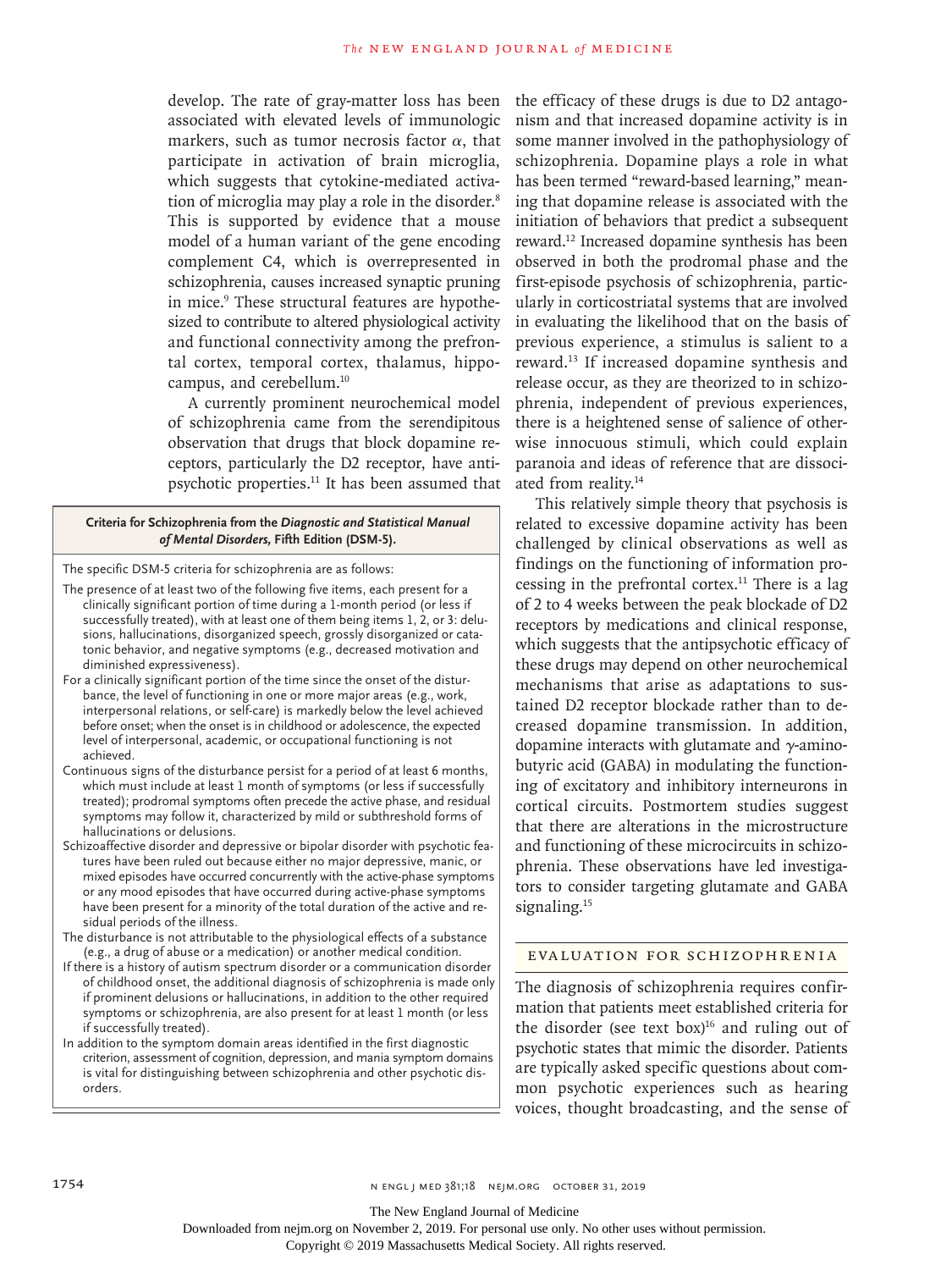| Table 1. Commonly Prescribed Antipsychotic Medications.* |                         |                      |                                             |                                                  |  |  |
|----------------------------------------------------------|-------------------------|----------------------|---------------------------------------------|--------------------------------------------------|--|--|
| Medication                                               | <b>Usual Daily Dose</b> | <b>Formulations</b>  | Common Side Effects;                        | <b>Notes</b>                                     |  |  |
|                                                          | mg                      |                      |                                             |                                                  |  |  |
| Haloperidol <sup>+</sup>                                 | $2 - 20$                | Oral, IM, LAI        | EPS, elevated prolactin levels              |                                                  |  |  |
| Perphenazinet                                            | $12 - 24$               | Oral                 | EPS, elevated prolactin levels              |                                                  |  |  |
| Clozapine                                                | 150-600                 | Oral                 | Sedation, metabolic effects,<br>hypotension | Monitor for agranulocytosis; seizure<br>risk     |  |  |
| Risperidone                                              | $2 - 6$                 | Oral, IM, LAI        | EPS, elevated prolactin levels              |                                                  |  |  |
| Olanzapine                                               | $10 - 20$               | Oral, IM, LAI        | Metabolic effects                           | <b>Restrictions for LAI</b>                      |  |  |
| Quetiapine                                               | 150-800                 | Oral, oral ER tablet | Sedation, metabolic effects                 |                                                  |  |  |
| Ziprasidone                                              | $40 - 160$              | Oral, IM             | Restlessness                                | Improved bioavailability when taken<br>with food |  |  |
| Aripiprazole                                             | $10 - 15$               | Oral, IM, LAI        | Restlessness                                |                                                  |  |  |
| Paliperidone                                             | $6 - 12$                | Oral ER tablet, LAI  | EPS, elevated prolactin levels              |                                                  |  |  |
| Iloperidone                                              | $12 - 24$               | Oral                 | Hypotension                                 |                                                  |  |  |
| Asenapine                                                | $10 - 20$               | Sublingual tablet    | Restlessness, elevated prolactin<br>levels  |                                                  |  |  |
| Lurasidone                                               | $40 - 80$               | Oral                 | Restlessness                                | Improved bioavailability when taken<br>with food |  |  |
| Cariprazine                                              | $1.5 - 6$               | Oral                 | Restlessness                                |                                                  |  |  |
| Brexpiprazole                                            | $2 - 4$                 | Oral                 | Restlessness                                |                                                  |  |  |

\* EPS denotes extrapyramidal side effects, ER extended release, IM intramuscular, and LAI long-acting injectable.

† Metabolic side effects include weight gain and insulin resistance.

‡ Haloperidol and perphenazine are first-generation antipsychotic drugs. The others are second-generation drugs.

being followed or watched by others. In parallel, questions can be directed at determining whether there are thoughts of harming themselves or harming others. An assessment of dangerousness, either to oneself or others, includes inquiring about hallucinations that command the patient to engage in dangerous or violent behavior, a history of such behavior, access to weapons, and the use of illicit drugs, especially stimulants. Informants who have had substantial contact with the patient can be essential for evaluating changes in the patient's behavior.

## TREATMENT OF ACUTE Schizophrenic Psychosis

Antipsychotic medications are effective for reducing psychotic symptoms in acute episodes of schizophrenia. In most circumstances, initiation of medication can occur after the history taking, physical examination, and basic laboratory evaluation. In patients who are agitated or uncoop-

erative or who appear to be suffering, it may be safe to begin medications immediately after evaluation of vital signs. The selection of medication should be based on a person's past response to medication, the side effects that might be particularly harmful in individual circumstances, and routes of administration. Antipsychotic medications are most often administered orally, but several (Table 1) can be administered in a short-acting intramuscular formulation for patients who decline oral medication or for those who are agitated and for whom there is urgency in achieving a clinical response. Except for clozapine, most of the currently used antipsychotic medications have similar efficacy; however, they differ in side effects (Table 1).

Antipsychotic medications are effective when the levels in the central nervous system are sufficient to occupy approximately 70% of D2 receptors.17 The doses that correspond to these levels are usually in the middle of the recommended range for each drug. Exceptions are

The New England Journal of Medicine

Downloaded from nejm.org on November 2, 2019. For personal use only. No other uses without permission.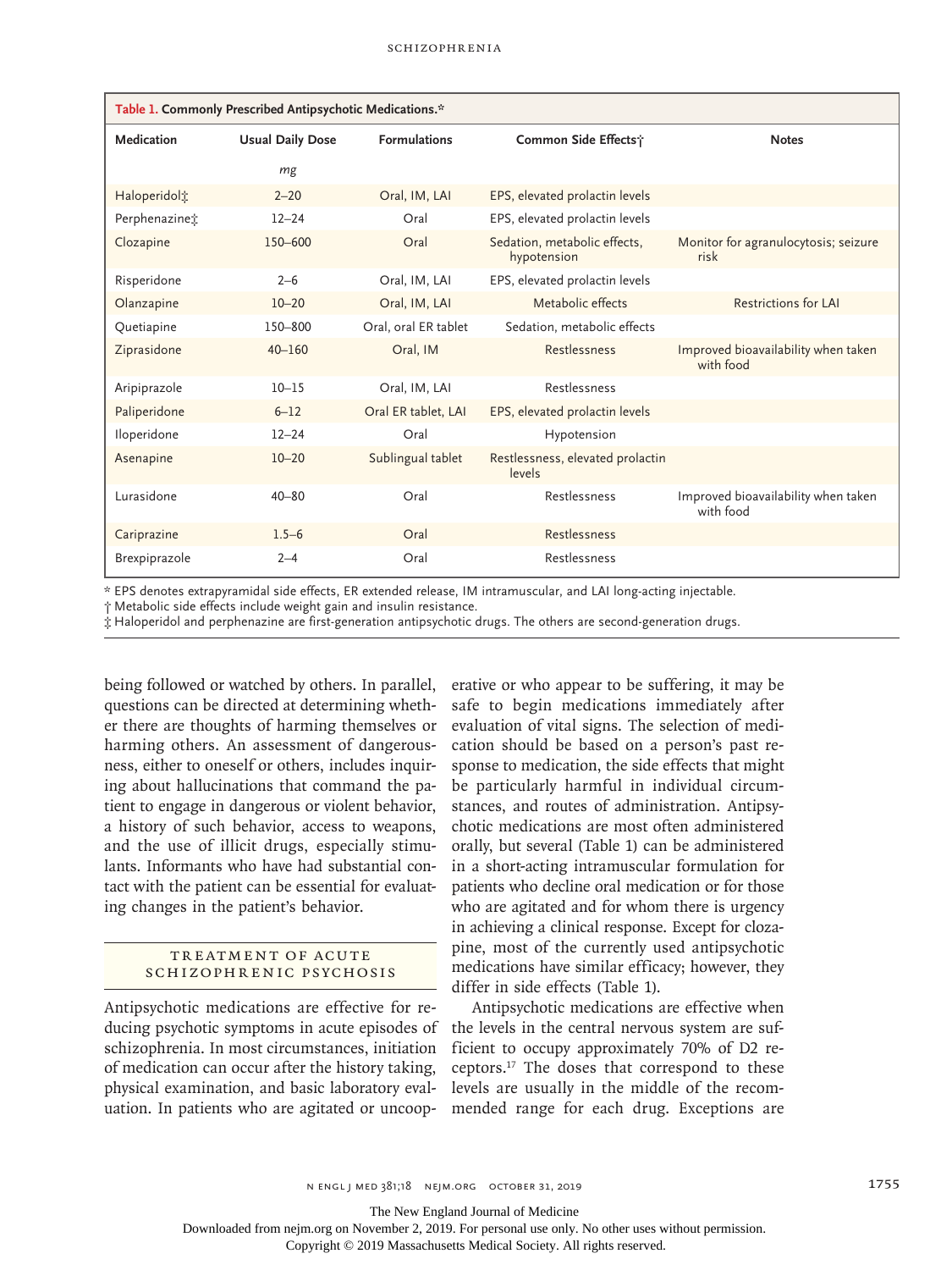clozapine and quetiapine, which have lower receptor occupancies at drug doses that are clinically effective.<sup>18</sup> There is no evidence that increasing doses of an antipsychotic medication to achieve receptor occupancies above these levels will lead to increased efficacy, but higher doses increase the risk of adverse effects.

Treatment should generally occur in an environment that patients perceive as safe. During the initial days of drug treatment, it is advisable that dose adjustments be made to minimize side effects. Because there is a lag between achieving sufficient receptor occupancy and demonstrable antipsychotic effect, increasing the dose of oral medication in the first few days or weeks is unlikely to be helpful; however, acute agitation usually improves within the hours after the patient has received an intramuscular or oral dose. Improvement of a broader range of psychotic symptoms usually occurs during the first 2 weeks after the initiation of drug treatment.

Patients who have a first episode of schizophrenia tend to have a higher likelihood of response to antipsychotic medications, and often have a response to lower doses, than patients who have had multiple episodes.<sup>19,20</sup> They are also more vulnerable to the side effects of antipsychotic medications, including weight gain, sexual side effects, and extrapyramidal effects. Because the first experience with taking an antipsychotic medication may have an effect on a person's attitude toward drug treatment and later adherence, it is helpful to monitor and respond to early side effects.

# MANAGEMENT OF A POOR or Partial Response

Persons with schizophrenia vary widely in their clinical response to an antipsychotic medication. Between 10 and 30% will have limited benefit; a larger percentage — at least 30% in some studies — show improvement but will have persistent psychotic or residual symptoms that affect their functioning and their quality of life.<sup>21</sup> Before concluding that a patient is not having a response to a medication, clinicians should consider possible causes of a partial response, including poor medication adherence, drug–drug interactions, and substance use. Several approaches have been studied for treating medication-resistant psychosis, including prescribing doses of antipsychotic medications that are higher than those usually recommended, adding a mood stabilizer (e.g., lithium or valproate), and adding a second antipsychotic medication. These strategies are used but are not well supported by empirical evidence.<sup>19</sup> In addition, these strategies can lead to adverse drug effects and can delay initiation of a trial of clozapine.

The most effective antipsychotic medication for patients with a poor or partial response is clozapine.22,23 When clozapine first became available in the United States, it was reserved for severely ill patients who had been institutionalized on a long-term basis. Subsequently, trials have shown that it is also effective for patients with persistent psychotic symptoms who are living in the community $24$  and whose symptoms interfere with their quality of life. Treatment with clozapine is generally undertaken for 8 to 12 weeks at a total daily dose of 150 to 600 mg. Measuring plasma concentrations of clozapine can be helpful if patients do not have a response or if they are having side effects. A response is more likely if the level of clozapine approximately 12 hours after an evening dose is above 350 ng per milliliter.<sup>25</sup>

Potentially fatal agranulocytosis develops in approximately 1% of patients who begin taking clozapine.26 A total of 50 to 75% of cases of agranulocytosis occur during the first 18 weeks of treatment, and 85 to 90% occur during the first year. Monitoring the white-cell count and absolute neutrophil count and stopping clozapine when there is evidence of severe neutropenia or agranulocytosis have been effective for reducing the risk of subsequent complications. In the United States, patients who receive clozapine are required to be enrolled in a registry (www .clozapinerems.com) that records the white-cell count and absolute neutrophil count and attempts to ensure that prescriptions are not filled for patients whose counts are below thresholds in guidelines. Treatment with clozapine is recommended to be interrupted when the absolute neutrophil count is 500 to 999 per microliter, and it can be restarted when levels are 1000 per microliter or higher. Clozapine is discontinued if the absolute neutrophil count is below 500 per microliter.

Cognitive behavioral therapy (CBT) may be

The New England Journal of Medicine

Downloaded from nejm.org on November 2, 2019. For personal use only. No other uses without permission.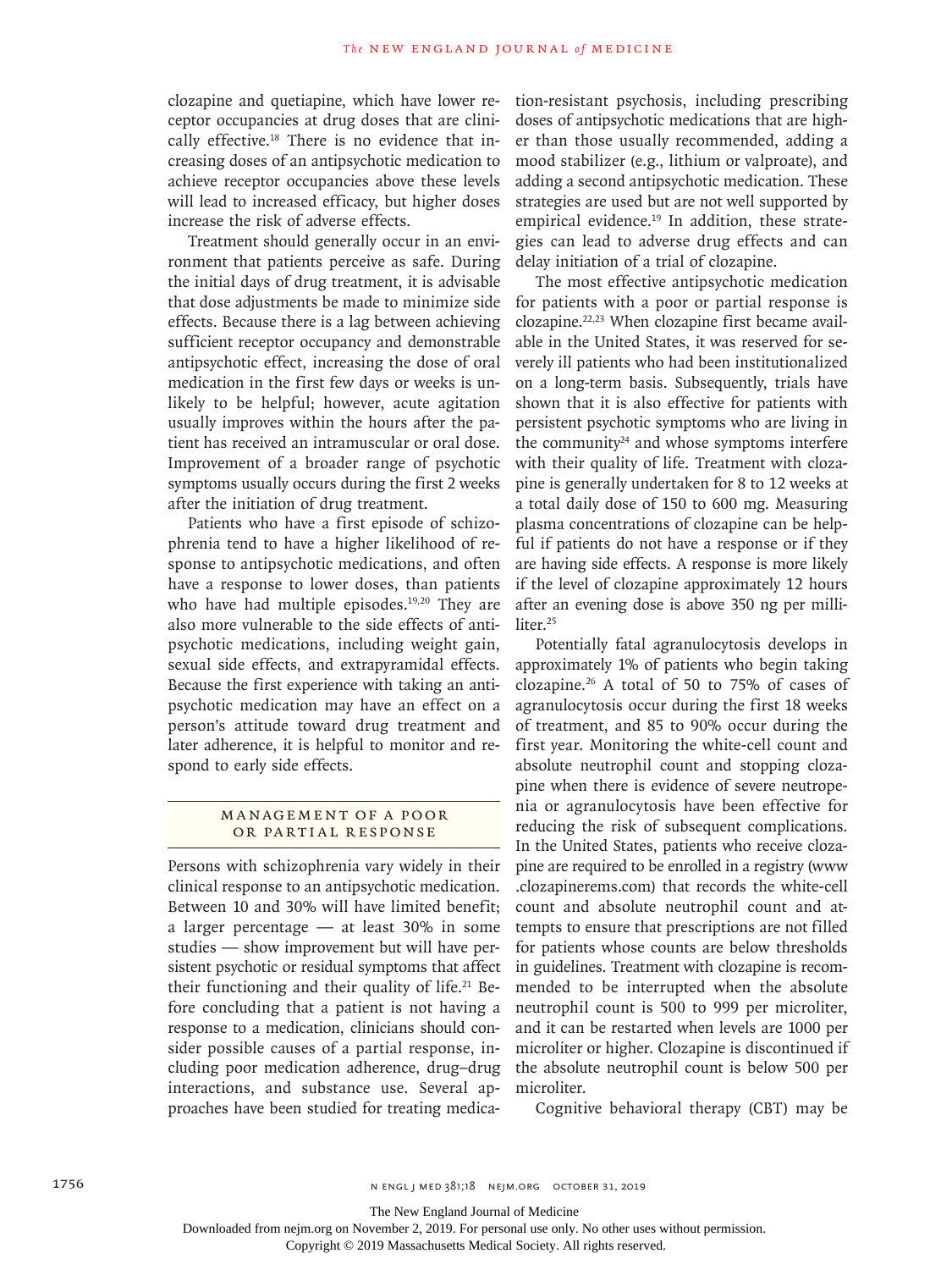effective for reducing persistent psychotic symptoms in patients who have a partial response to clozapine or other antipsychotic medications. Meta-analyses have indicated that the effect size of CBT as compared with control conditions is small to medium for psychotic symptoms and larger for the patient's report of distress related to these symptoms. $27$  This approach is most effective for patients who have some preserved insight and are willing to explore the lack of a basis in reality of their specific symptoms.<sup>28</sup> For example, if a patient has the belief that people who are looking at him in a café are foreign government agents, the therapist may help the patient to consider alternative explanations for the glances of the café patrons. CBT is considered to be an evidence-based practice<sup>29</sup> and is recommended in guidelines for patients who have persistent psychotic symptoms and have preserved insight.

# ANTIPSYCHOTIC MEDICATIONS for Relapse Prevention

The continued administration of antipsychotic medications after recovery from a psychotic episode has been shown to be effective in reducing the risk of a relapse of psychosis. In randomized trials comparing medication continuation with discontinuation, approximately 64% of patients have a relapse during the first year while receiving a placebo, as compared with 27% who have a relapse while receiving an antipsychotic medication.30 Current practice is to continue antipsychotic medications indefinitely, even if the patient's condition has been stable for years or decades. However, many patients are reluctant to continue medication when their condition has become stable, particularly those who have had only a single episode or who have had unpleasant medication side effects. As a result, nonadherence to antipsychotic medications is the most common cause of psychotic relapse.<sup>31</sup>

Long-acting injectable antipsychotic medications can be prescribed when there is a concern about nonadherence. These drugs are administered as intramuscular injections every 2 to 12 weeks (depending on the formulation), which results in a relatively stable plasma concentration. For example, haloperidol decanoate is usually effective in the range of 50 to 200 mg every month, and paliperidone palmitate is usually effective at a dose of 78 to 234 mg monthly. Studies that have compared oral and long-acting antipsychotic medications (in patients having a first psychotic episode or those with multiple episodes of psychosis) have yielded mixed results, with a tendency for a lower incidence of relapse with long-acting agents.<sup>32,33</sup>

Although the condition of an individual patient who has recovered from an episode of psychosis may remain stable without long-term treatment, there are no methods for identifying these patients with a good prognosis, who represent 4 to 30% of patients who have recovered from a psychotic episode.<sup>34</sup> The observations that approximately one fourth of patients who have a response to antipsychotic drugs will have a relapse while receiving medication and that approximately three fourths of patients who have an initial response but who become nonadherent will have a relapse suggest that antipsychotic drugs are palliative rather than curative of the underlying vulnerability to psychotic symptoms.

#### Cannabis and Schizophrenia

Past or current use of cannabis is common in persons with schizophrenia, particularly in young persons with a first episode. Use of cannabis has the potential for worsening psychotic symptoms and increasing apathy.<sup>35</sup> In addition, there is evidence that the use of cannabis is associated with an earlier onset of schizophrenia.36 This may be the result of genetic risk factors that make persons vulnerable to the effects of cannabis.<sup>37</sup> Although a causal role of cannabis in psychosis has not been established, the association suggests that clinicians should discourage cannabis use in younger patients who are at risk for schizophrenia. Once schizophrenia has developed, patients should be advised that use of marijuana or synthetic cannabinoids has the potential to worsen the course of the illness and to provoke violence and suicidality.<sup>38</sup>

#### Improving Functioning

Remission from psychosis is an important goal of treatment. However, many patients are also interested in improving functioning in areas such as work, education, independent living, and

The New England Journal of Medicine

Downloaded from nejm.org on November 2, 2019. For personal use only. No other uses without permission.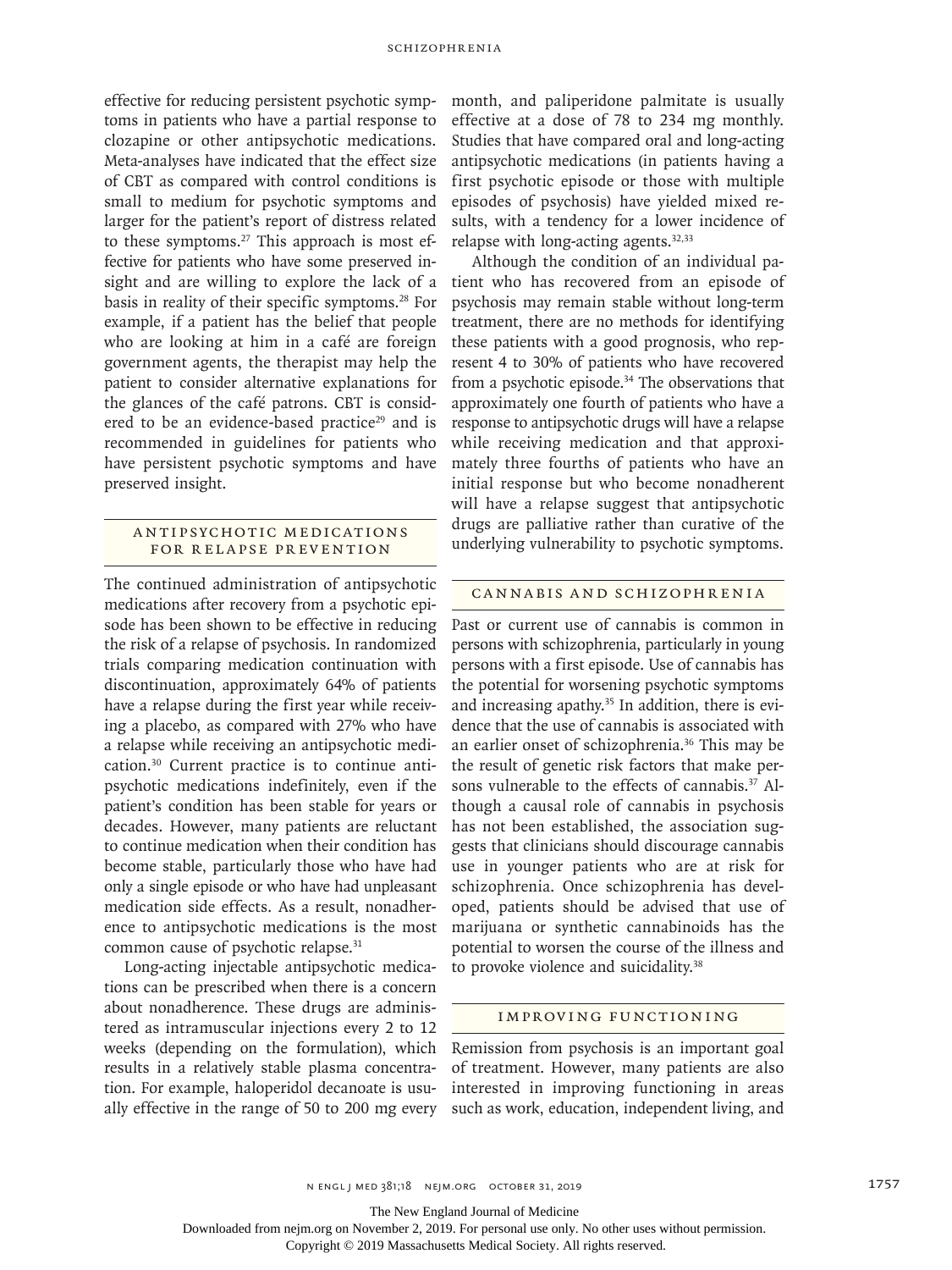| Table 2. Evidence-Based Psychosocial Interventions for Schizophrenia.     |                                                                                 |                                                                         |  |  |  |
|---------------------------------------------------------------------------|---------------------------------------------------------------------------------|-------------------------------------------------------------------------|--|--|--|
| Intervention                                                              | Population                                                                      | <b>Targeted Outcome</b>                                                 |  |  |  |
| Assertive community treatment <sup>40</sup>                               | Persons with a history of repeated hospitali-<br>zations or recent homelessness | Reduced hospitalizations and homelessness                               |  |  |  |
| Supported employment <sup>41</sup>                                        | Persons with a goal of employment                                               | Employment                                                              |  |  |  |
| Skills training <sup>42</sup>                                             | Persons with deficits in skills needed for every-<br>day living                 | Improved living skills                                                  |  |  |  |
| Cognitive behavioral therapy <sup>43</sup>                                | Persons with persistent psychotic symptoms<br>during antipsychotic treatment    | Reduced psychotic symptoms                                              |  |  |  |
| Family-based services <sup>39</sup>                                       | Persons who have ongoing contact with family<br>members                         | Reduced symptoms, improved treatment<br>adherence, improved functioning |  |  |  |
| Psychosocial interventions for alcohol<br>and substance use <sup>44</sup> | Persons with concurrent alcohol or drug use                                     | Reduced substance use, reduced symptoms,<br>improved functioning        |  |  |  |
| Psychosocial interventions for weight<br>management <sup>45</sup>         | Persons who are overweight or obese                                             | Weight loss                                                             |  |  |  |

social relationships. Nonpharmacologic interventions, including social-skills training, supported employment, assertive community treatment, CBT, and family-based services, have been shown to be effective for improving outcomes in patients with schizophrenia.<sup>39</sup> These interventions (Table 2) may be indicated for different types of patients, and they are most effective for patients whose condition has first been stabilized with an antipsychotic medication.

## SIDE EFFECTS OF ANTIPSYCHOTIC Medications

Managing the care of patients who are taking antipsychotic medications requires attention to side effects. Patients with schizophrenia may report side effects poorly, particularly side effects that are subjective, such as restlessness, stiffness, or sedation. It is recommended that treating clinicians adhere to a strategy for monitoring side effects (as outlined in Table 3) that is derived from consensus recommendations.<sup>46,47</sup>

# **Acute Extrapyramidal Side Effects**

The effectiveness of antipsychotic medications is related to their antagonist activity at dopamine receptors in the mesolimbic dopamine tract, $11$ but their parallel activity in reducing dopamine activity in nigrostriatal pathways leads to extrapyramidal side effects. Akathisia is the most common of these features. It is characterized by restless movements — usually restless leg movements — as well as the subjective unpleasant experience of restlessness. Drug-induced parkinsonism can also cause any of the symptoms of idiopathic parkinsonism, including tremor, rigidity, dystonia, impaired gait, and psychomotor retardation. Mild extrapyramidal syndromes can be detected by observation of a decreased arm swing while the patient walks. Drug-induced dystonias are characterized by involuntary muscle contractions that bring body parts into a contorted position, usually in the neck, jaw, or arms.

Acute extrapyramidal side effects are typically managed by reducing the dose of the antipsychotic medication, changing to an antipsychotic medication that is putatively associated with less of these effects, or adding anticholinergic medications (e.g., benztropine), which are usually effective for acute extrapyramidal symptoms but may produce side effects including dry mouth, blurred vision, and constipation. Benzodiazepines or beta-blockers (e.g., propranolol) may also be effective but are not as widely prescribed.

## **Tardive Dyskinesia**

Tardive dyskinesias are abnormal movements that emerge after months or years of treatment with an antipsychotic medication. The movements are usually slow and athetoid or rapid choreiform jerks; both types of movements commonly manifest in the mouth, face, jaw, tongue, hands, or feet. Older patients and those with a history of acute extrapyramidal symptoms are at higher risk for tardive dyskinesia. A review of 12 trials<sup>48</sup>

The New England Journal of Medicine

Downloaded from nejm.org on November 2, 2019. For personal use only. No other uses without permission.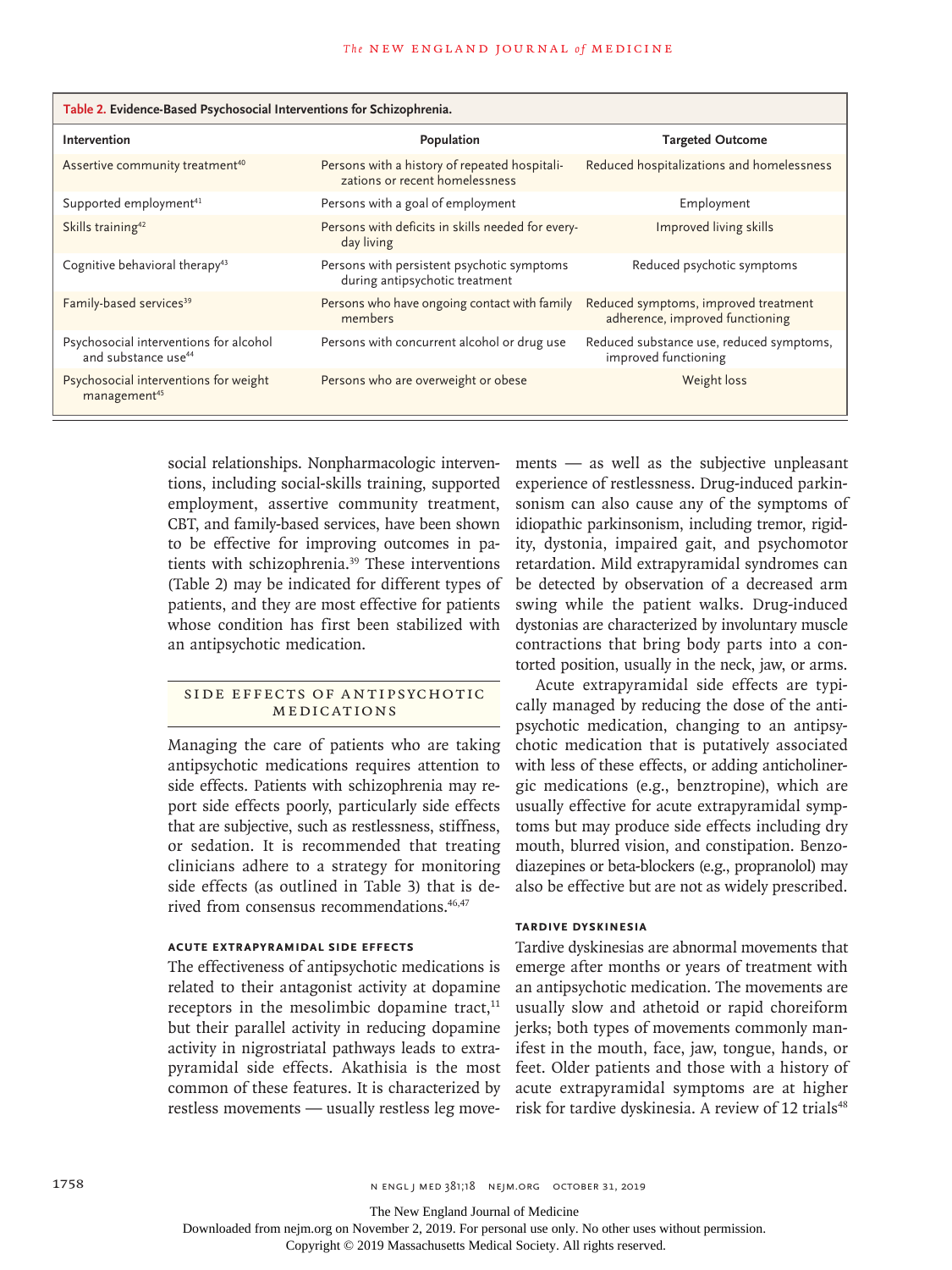| Table 3. Guidelines for Monitoring Side Effects of Antipsychotic Medications.*                         |                                                                                                                                                                           |  |  |  |
|--------------------------------------------------------------------------------------------------------|---------------------------------------------------------------------------------------------------------------------------------------------------------------------------|--|--|--|
| Evaluation                                                                                             | When to Evaluate                                                                                                                                                          |  |  |  |
| Acute extrapyramidal side effects                                                                      | Every visit until dose stabilized; every visit after dose increase                                                                                                        |  |  |  |
| Tardive dyskinesia                                                                                     | Every 6-12 mo; every 6 mo for drugs with a high risk of extrapyramidal side<br>effects; every 3 mo for older patients receiving drugs with a high risk of<br>such effects |  |  |  |
| Body weight, blood pressure, and heart<br>rate                                                         | Every visit for 6 mo after initiation of a new antipsychotic medication;<br>quarterly if condition is stable                                                              |  |  |  |
| Fasting glucose level or glycated hemo-<br>globin level                                                | Before initiation of a new antipsychotic medication, at 12 wk, and then<br>annually                                                                                       |  |  |  |
| Lipid panel                                                                                            | Before initiation of a new antipsychotic medication, at 12 wk, and then<br>annually                                                                                       |  |  |  |
| * Derived from the Diagnostic and Statistical Manual of Mental Disorders, fifth edition. <sup>16</sup> |                                                                                                                                                                           |  |  |  |

showed that the annualized incidence of tardive dyskinesia was 3.9% with second-generation antipsychotic drugs, such as risperidone and quetiapine, and 5.5% with first-generation drugs, such as haloperidol, perphenazine, and chlorpromazine. The prevalence of tardive dyskinesia among adults in these trials was 13% with second-generation antipsychotic drugs and 32% with firstgeneration drugs.

There is some evidence that tardive dyskinesia is related to alterations in D2 receptors. A strategy for managing tardive dyskinesia is to lower the dose of the antipsychotic drug or to change to quetiapine or clozapine, which are associated with a lower risk of tardive symptoms than other antipsychotic drugs.49 Drugs based on tetrabenazine that inhibit vesicular monoamine transporter 2 may also be effective for treating tardive dyskinesia.<sup>50</sup>

#### **Metabolic Side Effects**

Metabolic side effects of antipsychotic medications include weight gain, elevations in lipid levels, and insulin resistance, all of which increase the risk of cardiovascular disease. The magnitude of the metabolic changes that are related to an antipsychotic medication can be large, particularly in younger patients. It has been recommended that patients with schizophrenia receive regular monitoring of weight and glucose and lipid levels<sup>46,47</sup> (Table 3). If changes in these measures are temporally related to the initiation of an antipsychotic medication, changing to a drug that is not associated with these effects (e.g., lurasidone or ziprasidone) can be helpful. Non-

pharmacologic interventions that support lifestyle changes such as improved diet and exercise have also been shown in controlled trials to reduce these metabolic changes.<sup>29</sup> If changing the antipsychotic drug is not possible and lifestyle interventions are not effective, adding metformin to the patient's medications can be helpful in reducing the biochemical effects of the metabolic syndrome.<sup>51</sup>

Antipsychotic medications — particularly first-generation antipsychotic drugs and the second-generation drugs risperidone, paliperidone, and asenapine — can elevate prolactin levels. The elevations can result in galactorrhea and menstrual disturbances in women and sexual dysfunction and gynecomastia in men. The sexual side effects can be disturbing and are a common cause of medication nonadherence. Other common side effects of antipsychotic medications that have received less attention include sedation, orthostatic hypotension, and anticholinergic effects.

#### Conclusions

Most persons with schizophrenia benefit from combined antipsychotic medication and nonpharmacologic treatments that address their personal goals. Principles of drug treatment include prescribing the lowest effective dose of an antipsychotic medication, monitoring and addressing side effects, and prescribing clozapine if patients continue to have symptoms of psychosis. Several promising approaches for improving outcomes in schizophrenia are under study, in-

The New England Journal of Medicine

Downloaded from nejm.org on November 2, 2019. For personal use only. No other uses without permission.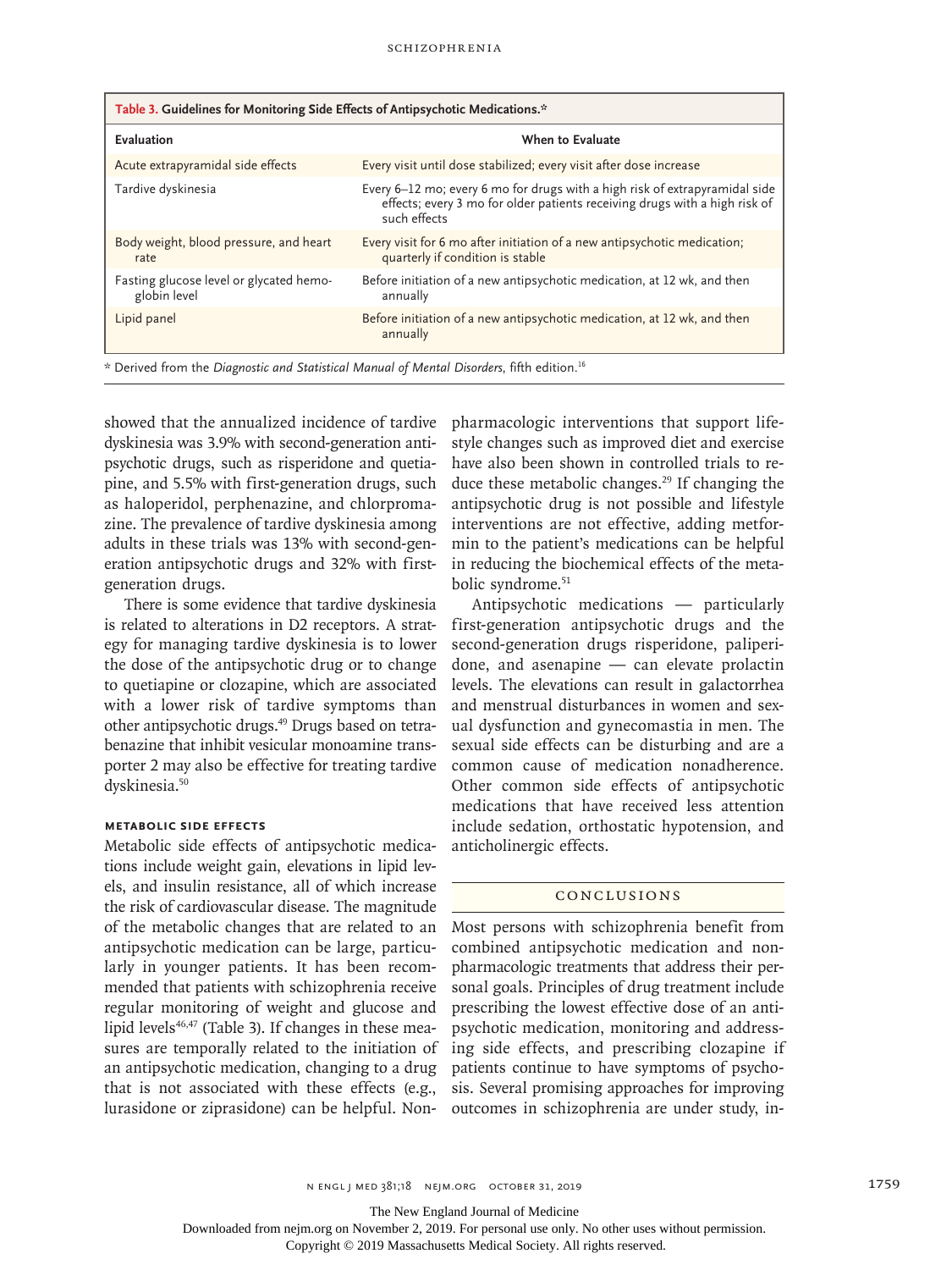cluding drugs targeting the glutamate–*N*-methyld-aspartate (NMDA) cascade that may help mitigate persistent psychotic symptoms, negative symptoms, and cognitive deficits in patients with established illness. Attention is being focused on the early administration of psychosocial interventions to reduce persistent disability.

Dr. Marder reports receiving consulting fees from Allergan, Lundbeck, Teva Pharmaceutical Industries, Roche, Sunovion Pharmaceuticals, Avanir Pharmaceuticals, and BioXcel Therapeutics, grant support and consulting fees from Takeda and Neurocrine Biosciences, and grant support from Boehringer Ingelheim; and Dr. Cannon, receiving consulting fees from Boehringer Ingelheim and Lundbeck. No other potential conflict of interest relevant to this article was reported.

Disclosure forms provided by the authors are available with the full text of this article at NEJM.org.

#### **References**

**1.** Fleischhacker WW, Arango C, Arteel P, et al. Schizophrenia — time to commit to policy change. Schizophr Bull 2014;40: Suppl 3:S165-S194.

**2.** Schizophrenia Working Group of the Psychiatric Genomics Consortium. Biological insights from 108 schizophreniaassociated genetic loci. Nature 2014;511: 421-7.

**3.** Purcell SM, Moran JL, Fromer M, et al. A polygenic burden of rare disruptive mutations in schizophrenia. Nature 2014; 506:185-90.

**4.** Radhakrishnan R, Kaser M, Guloksuz S. The link between the immune system, environment, and psychosis. Schizophr Bull 2017;43:693-7.

**5.** Bennett MR. Schizophrenia: susceptibility genes, dendritic-spine pathology and gray matter loss. Prog Neurobiol 2011;95: 275-300.

**6.** Konopaske GT, Lange N, Coyle JT, Benes FM. Prefrontal cortical dendritic spine pathology in schizophrenia and bipolar disorder. JAMA Psychiatry 2014;71: 1323-31.

**7.** Glausier JR, Lewis DA. Dendritic spine pathology in schizophrenia. Neuroscience 2013;251:90-107.

**8.** Cannon TD, Chung Y, He G, et al. Progressive reduction in cortical thickness as psychosis develops: a multisite longitudinal neuroimaging study of youth at elevated clinical risk. Biol Psychiatry 2015;77: 147-57.

**9.** Sekar A, Bialas AR, de Rivera H, et al. Schizophrenia risk from complex variation of complement component 4. Nature 2016;530:177-83.

**10.** van den Heuvel MP, Sporns O, Collin G, et al. Abnormal rich club organization and functional brain dynamics in schizophrenia. JAMA Psychiatry 2013;70:783-92. **11.** Howes OD, Kapur S. The dopamine hypothesis of schizophrenia: version III — the final common pathway. Schizophr Bull 2009;35:549-62.

**12.** Sigurdsson T. Neural circuit dysfunction in schizophrenia: insights from animal models. Neuroscience 2016;321:42-65. **13.** Stone JM, Erlandsson K, Arstad E, et al. Relationship between ketamineinduced psychotic symptoms and NMDA receptor occupancy: a [(123)I]CNS-1261

SPET study. Psychopharmacology (Berl) 2008;197:401-8.

**14.** Feldman DE. Synaptic mechanisms for plasticity in neocortex. Annu Rev Neurosci 2009;32:33-55.

**15.** Lewis DA, Sweet RA. Schizophrenia from a neural circuitry perspective: advancing toward rational pharmacological therapies. J Clin Invest 2009;119:706-16.

**16.** Diagnostic and statistical manual of mental disorders, 5th ed. Washington, DC: American Psychiatric Association, 2013. **17.** Uchida H, Takeuchi H, Graff-Guerrero

A, Suzuki T, Watanabe K, Mamo DC. Dopamine D2 receptor occupancy and clinical effects: a systematic review and pooled analysis. J Clin Psychopharmacol 2011;31: 497-502.

**18.** Vernaleken I, Janouschek H, Raptis M, et al. Dopamine D2/3 receptor occupancy by quetiapine in striatal and extrastriatal areas. Int J Neuropsychopharmacol 2010; 13:951-60.

**19.** Buchanan RW, Kreyenbuhl J, Kelly DL, et al. The 2009 schizophrenia PORT psychopharmacological treatment recommendations and summary statements. Schizophr Bull 2010;36:71-93.

**20.** Robinson DG, Woerner MG, Delman HM, Kane JM. Pharmacological treatments for first-episode schizophrenia. Schizophr Bull 2005;31:705-22.

**21.** Kane JM, Agid O, Baldwin ML, et al. Clinical guidance on the identification and management of treatment-resistant schizophrenia. J Clin Psychiatry 2019;80: 80.

**22.** Tiihonen J, Mittendorfer-Rutz E, Majak M, et al. Real-world effectiveness of antipsychotic treatments in a nationwide cohort of 29 823 patients with schizophrenia. JAMA Psychiatry 2017;74:686-93.

**23.** Leucht S, Cipriani A, Spineli L, et al. Comparative efficacy and tolerability of 15 antipsychotic drugs in schizophrenia: a multiple-treatments meta-analysis. Lancet 2013;382:951-62.

**24.** Schooler NR, Marder SR, Chengappa KN, et al. Clozapine and risperidone in moderately refractory schizophrenia: a 6-month randomized double-blind comparison. J Clin Psychiatry 2016;77:628-34. **25.** Miller DD. The clinical use of clozapine plasma concentrations in the management of treatment-refractory schizophrenia. Ann Clin Psychiatry 1996;8:99-109. **26.** Alvir JM, Lieberman JA, Safferman AZ, Schwimmer JL, Schaaf JA. Clozapineinduced agranulocytosis — incidence and risk factors in the United States. N Engl J Med 1993;329:162-7.

**27.** Jauhar S, Laws KR, McKenna PJ. CBT for schizophrenia: a critical viewpoint. Psychol Med 2019;49:1233-6.

**28.** Beck AT, Rector NA. Cognitive therapy of schizophrenia: a new therapy for the new millennium. Am J Psychother 2000; 54:291-300.

**29.** Dixon LB, Dickerson F, Bellack AS, et al. The 2009 schizophrenia PORT psychosocial treatment recommendations and summary statements. Schizophr Bull 2010;36: 48-70.

**30.** Davis JM, Andriukaitis S. The natural course of schizophrenia and effective maintenance drug treatment. J Clin Psychopharmacol 1986;6:Suppl:2S-10S.

**31.** Kozma CM, Weiden PJ. Partial compliance with antipsychotics increases mental health hospitalizations in schizophrenic patients: analysis of a national managed care database. Am Health Drug Benefits 2009;2:31-8.

**32.** Leucht C, Heres S, Kane JM, Kissling W, Davis JM, Leucht S. Oral versus depot antipsychotic drugs for schizophrenia a critical systematic review and metaanalysis of randomised long-term trials. Schizophr Res 2011;127:83-92.

**33.** Tiihonen J, Haukka J, Taylor M, Haddad PM, Patel MX, Korhonen P. A nationwide cohort study of oral and depot antipsychotics after first hospitalization for schizophrenia. Am J Psychiatry 2011;168: 603-9.

**34.** Correll CU, Rubio JM, Kane JM. What is the risk-benefit ratio of long-term antipsychotic treatment in people with schizophrenia? World Psychiatry 2018;17:149- 60.

**35.** Stefanis NC, Delespaul P, Henquet C, Bakoula C, Stefanis CN, Van Os J. Early adolescent cannabis exposure and positive and negative dimensions of psychosis. Addiction 2004;99:1333-41.

**36.** Large M, Sharma S, Compton MT, Slade T, Nielssen O. Cannabis use and earlier onset of psychosis: a systematic

1760 n engl j med 381;18 nejm.org October 31, 2019

The New England Journal of Medicine

Downloaded from nejm.org on November 2, 2019. For personal use only. No other uses without permission.